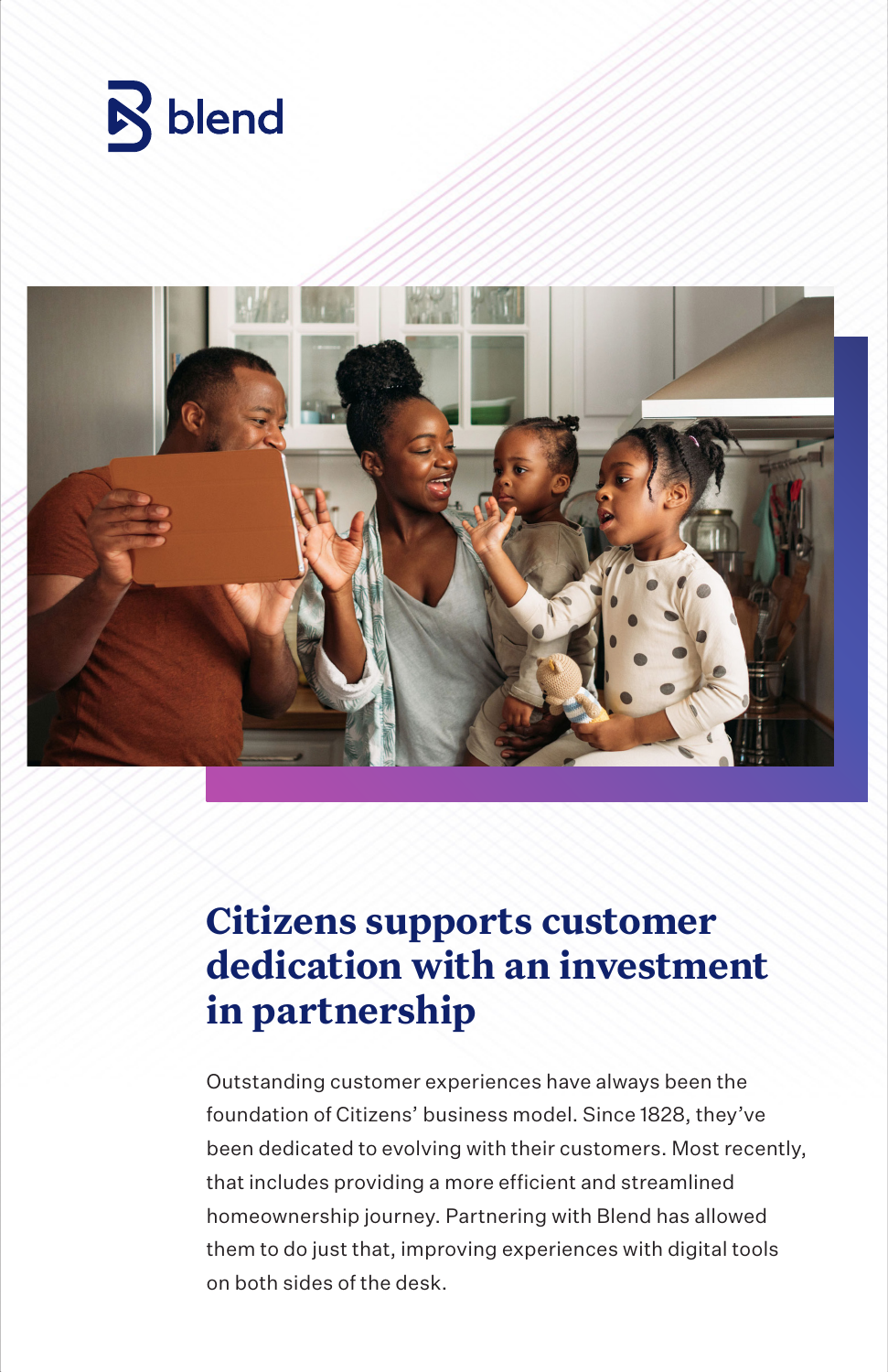# Citizens

**Headquarters LOS**

Providence, RI Black Knight Empower

#### **Working towards a common goal**

There are many technology options financial institutions can utilize, but sharing a common goal makes all the difference when it comes to success. Blend works with Citizens' existing foundation because both companies view customer experience as non-negotiable.

Senior Vice President, Program Director Blair Sirman explains that when he joined Citizens in 2018, Citizens Home Loans didn't have digital tools. To deepen and build better customer relationships, the team understood that their homeownership journey needed to be pushed forward into the digital space. "One of the first tools that we went after was a digital application," explains Sirman.

*After we shopped quite a few of*  **"** *them, we chose Blend because of that undying focus on the customer*   $ext{ex}_{\text{perience}}$ .

> **Blair Sirman** *Senior Vice President, Program Director*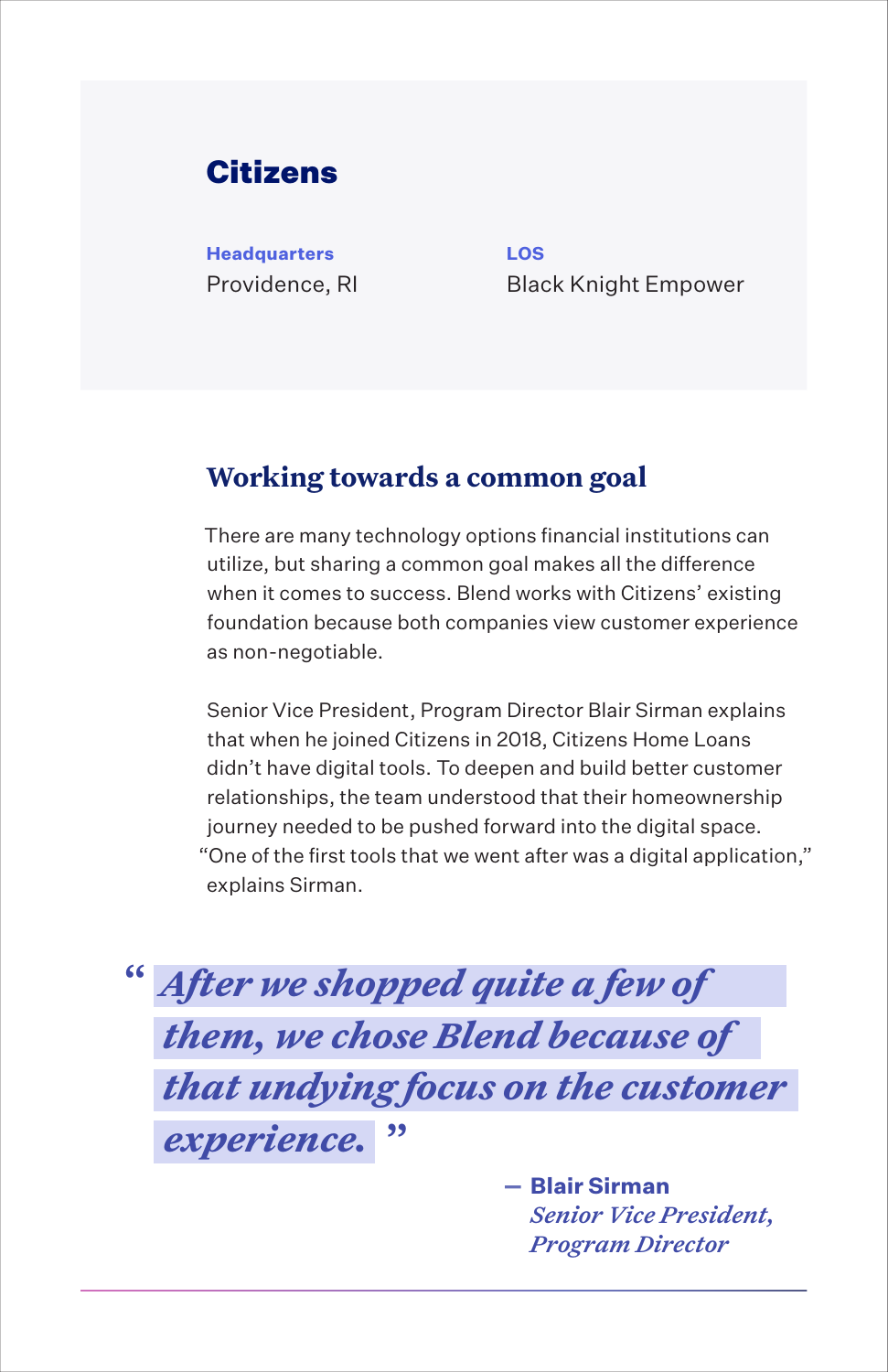## **Investing in customer experience**

Citizens' investment in Blend has made a significant impact on the customer experience. "We get a lot more feedback about the ease of use than we've ever had before," says Sirman. "That was never even mentioned before we invested in the digital tools we have now."

Blend guides borrowers through an often complex process with a self-serve application flow that can be completed anywhere anytime and simplifies tasks such as document submission. "The technology is great," says Loan Officer Deb Decorte. "Customers are able to upload their own documents from the convenience of their own home."



**Blair Sirman** *Senior Vice President, Program Director*

## **Investing in talent**

In addition to their dedication to customer experience, Citizens is committed to investing in talent that helps deliver this experience. Blend streamlines workflows, reduces manual tasks, and allows loan officers to manage their transactions on a single platform.

"[Blend] gives me more time to be able to focus on customers," says Decorte. "I can help them through the process and walk them through any issues they may have." By giving their wholehearted attention to their customers,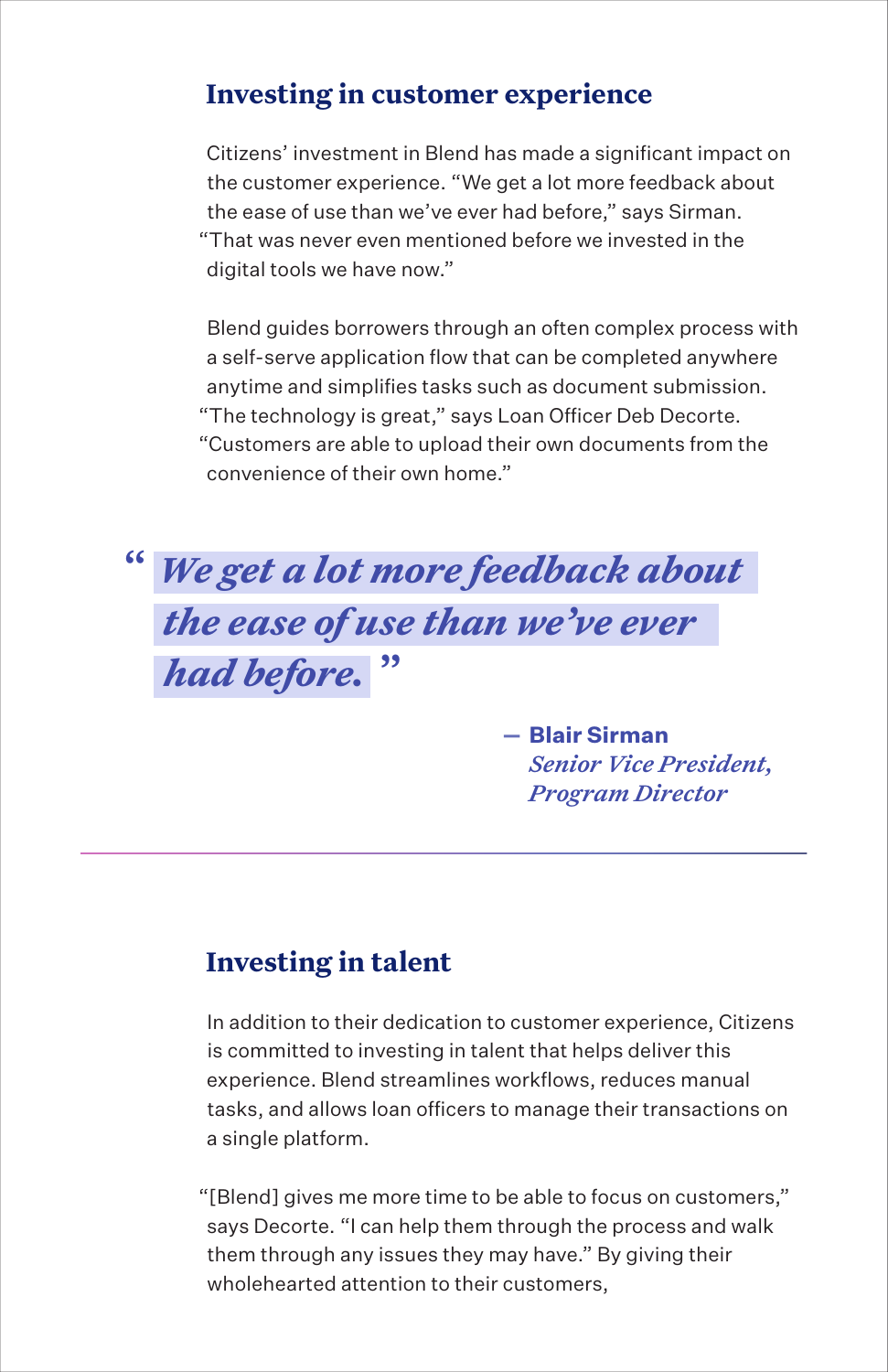loan officers are able to create and deepen valuable relationships that open the opportunity for repeat business and referrals.

Citizens' partnership with Blend also helps attract new talent. In the past, compensation plans were the main incentive for loan officers to join. Now, Citizens can tout their investment in technology to potential team members. "We now lead by discussing our cutting edge technology supported by marketing, a strong brand name, and wide range of products," says Sirman.



**- Deb Decorte** *Loan Officer* 

#### **Banking on the future of finance**

Working with a like-minded technology partner has played a key role in Citizens successful move to digital. "The partnership we have with Blend is extremely powerful," says Sirman. "I love the conversations that I have with Blend because they're invigorating. We're all one team trying to accomplish a customer objective or solve a business problem."

As the housing market evolves and customer needs change, there's no doubt that Citizens and Blend will remain steadfast in their dedication to their customers. By coming together to continuously improve the homeownership journey, they create the opportunity for lasting success.